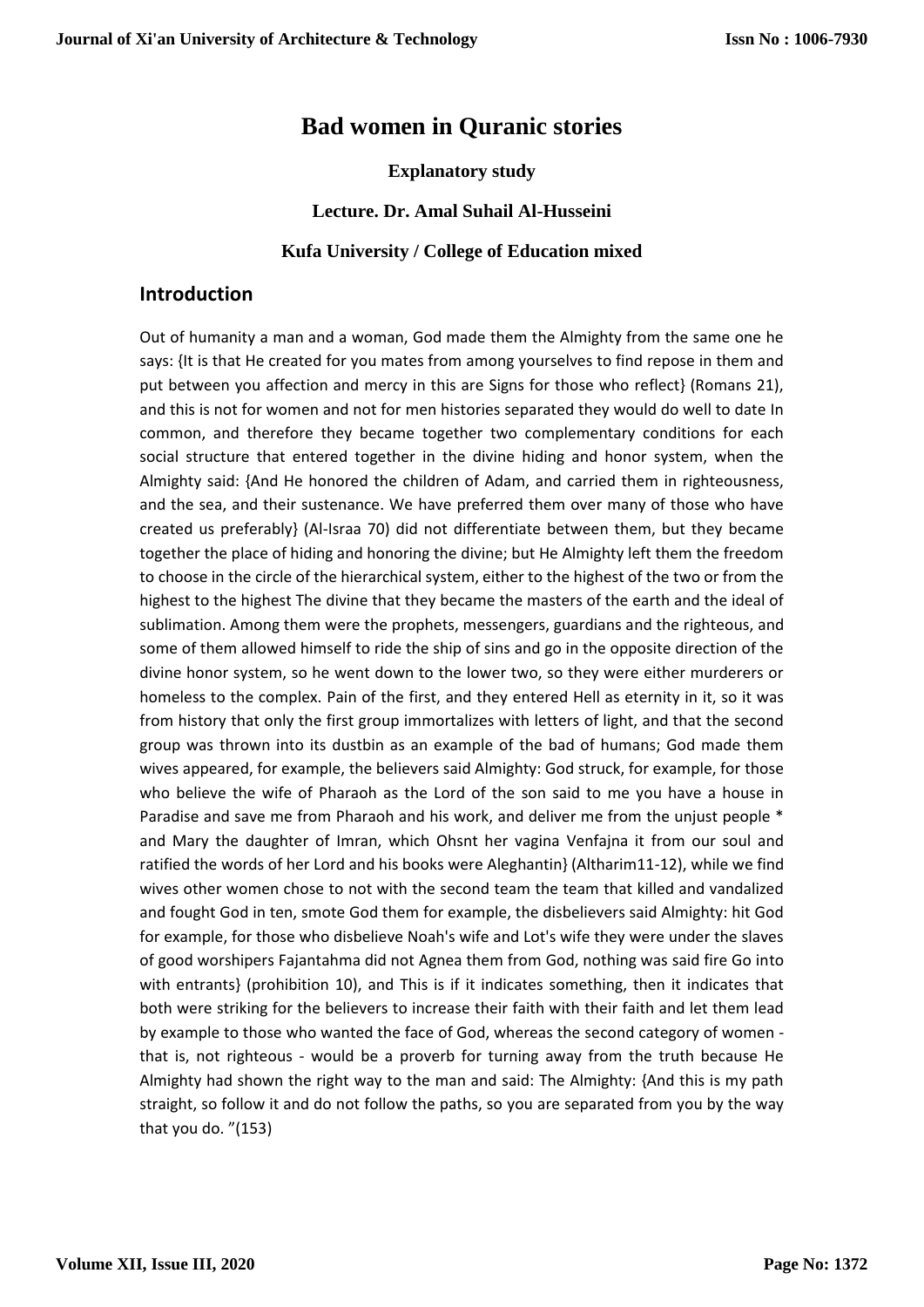Hence the Qur'anic stories, which were distinguished by their good intentions and beauty, and called their goals and goals one of the means that brought us the stories of good women and the last aspirations to be at the crossroads of God's path and the path of Satan that was worshiped with thorns in order for the Muslim to move away from what God did not want, so this research came to highlight Those women who betrayed the principles of God to be a lesson to those who were considered, and therefore to answer the search for several questions that may revolve in the mind of the reader, including- :

- 1- Are some women able to reach the higher ranks and become a racket for the righteous servants of God, while on the other side we find others who are a racket for the disbelieving servants of God like my wife Noah and Lot?
- 2- Was there women who disbelieved in God and His graces, then he believed then God was surprised, as happened with Balkis and Zulekha? And to answer this and that, we review some aspect of their lives as Almighty told us in the text of his dear book.

The first requirement: women who are not good in Qur'anic stories:

And it remains the woman who makes the decision to make her bone or not, because she will be held accountable for what she captured and announced.

### **First: Noah's Woman (peace be upon him):**

A woman who lacked the most beautiful thing that women boast but femininity has been known about (the harshness of the heart and the ferocity of the character and the unity of the tongue and in it also the arrogance and the folly and the recklessness of the ravings that distract her from the similar equilibrium and dignity and is the wife of a good man and a prophet sent) (1), and the opposite of that husband who He was on the measure of the noble manners (Raheeb Al-Sadr, the large-minded, well-known, polite and truthful, honest) (2), she was raised in the house of disbelief and immorality, and she found on her what she found in the house of that righteous man, her husband of righteousness, piety, piety and reverence, so she was fed up with that life that she considered depressing and inactive and she That grew up dancing, singing, drums and psalms.

The great sheikh - her husband - pronounced her and advised her, so she was well advised, but she only increased disbelief and tyranny. He helped him to pass the missions, but was called him crazy, and if someone believed in him, the mighty men were told by their people (3), they followed a path that its people walked, who overwhelmed and disbelieved and remained until the Almighty described them by saying: {And they are deceitful and deceitful, and do not remember. He is hampered by Wens A} (Nouh22-23).

She canceled the wife of the Prophet of God, Noah(peace be upon him), the infidel in her husband's message, and it was said: her name (and his revelation, it was said: his family, and it was said: his family, and it was said: and his God. Scholars and investigators say: The Prophet of God Noah (peace be upon him) had two wives, one of whom was a believer who was obedient to Noah(peace be upon him) She is the mother of his children Sam, Ham and Japheth, who carried her.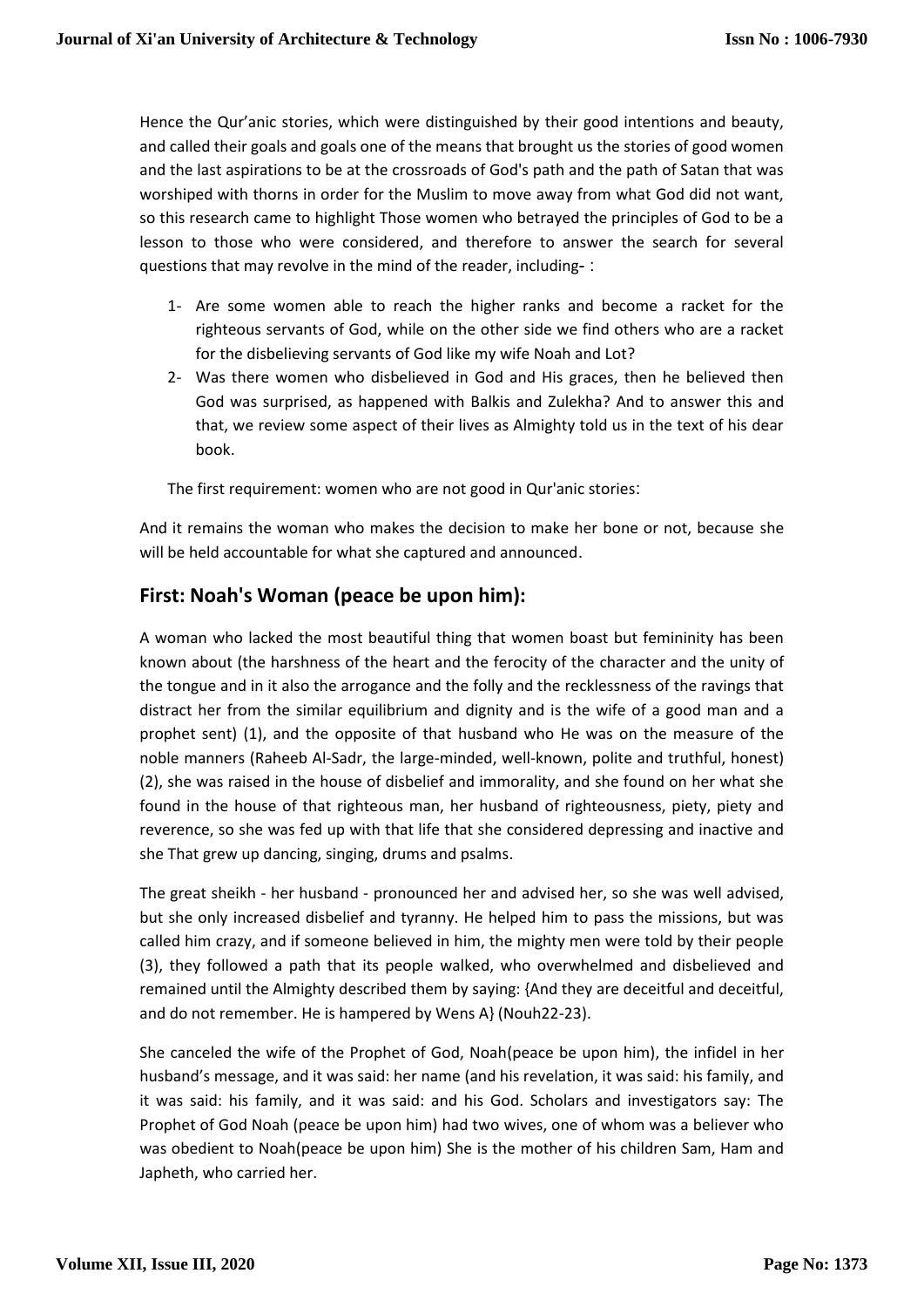Noah (peace be upon him) was with him in the ark and escaped drowning and perishing, and the other - and his idol - and his infidel was a polytheistic hypocritical who did not believe in the law of Noah (peace be upon him) and his prophecy and was hostile and accuses him of madness, and it was said: Noah (peace be upon him)had one wife and she was his idol, and his children were all of them drowned. With those who drowned among the unbelievers and the polytheists, and did not ride with Noah (peace be upon him)in the lifeboat, and there is a saying that she perished before the flood) (4).

God was revealed in which we read them, for example, the disbelievers said Almighty: hit God, for example, to those who disbelieve Noah's wife and Lot's wife were under the slaves was one of our good Fajantahma did not Agnea them from God, something Go into and it was said the fire with entrants} (prohibition 10), Sheikh Nasser Makarem Shirazi in explaining his For this verse he said: (These two women have betrayed great prophets from God's prophets and betrayal here does not mean deviating from the seriousness of chastity and answer, because they are wives of prophets and you cannot betray a prophet's wife in this sense of betrayal  $(5)$ .

Ibn Abbas said: (Noah's wife was an infidel saying to people that he is crazy. If someone believed in Noah, the mighty men were told by Noah's people, and Lot's woman was indicative of his hospitality, that was their betrayal and what a Prophet's woman had never surpassed was their betrayal in religion. It was said that they were hypocrites and Al-Dahik said: Their gossip betrayal, if God revealed them to them, revealed them to the polytheists. Just because they are close to a great one is enough to rid them of God's torment And in order for no one to think that he was a survivor of torment because of his closeness to one of the awliya, he came at the end of the verse: {He did not sing anything from them from Allah and said: "Bring fire with those who enter." (Prohibition 10) (7).(

Al-Qushairi says in his gentleness: (... the daring is the misstep and the consequence of the tent, even after a while, and one does not benefit from his contact with the prophets and the saints if he is in the ruling and the judiciary from among the brothers) (8).

Muhammad Ali Qutb says: (Noah's woman betrayed God, His Messenger, and the social status. She betrayed God by disbelief in him and then getting down to idols and submitting to idols that were taken by gods and betrayed the Messenger by denying him in his call. The sons believed in their father's call (9), but as for her disbelief in God and her denial of his prophet, these are two crimes she committed against herself, but what she committed against another is the great disaster, her behavior distorted her son and the veins of fire and bad torture, this is Canaan when his father called to catch his knot that he rejected that {and he called Noah his son and was with Slay, O children, ride with us, and do not be with the disbelievers} (Hood 42) So he hurt his father's heart because Noah (peace be upon him) was not only a father (but was an educator who does not know fatigue and fraud, optimistic about the great hope that he did not despair of his hard-hearted son, so he did not despair of his hard-hearted son. (10), but unfortunately the influence of the mother and the effect of her deviation on him were greater than the cries of the father and his distress, which he desperately dragged on his son if he had an embarrassing situation with his Lord, because the passion of fatherhood overcame him, so he called his Lord saying: {... Lord, my son is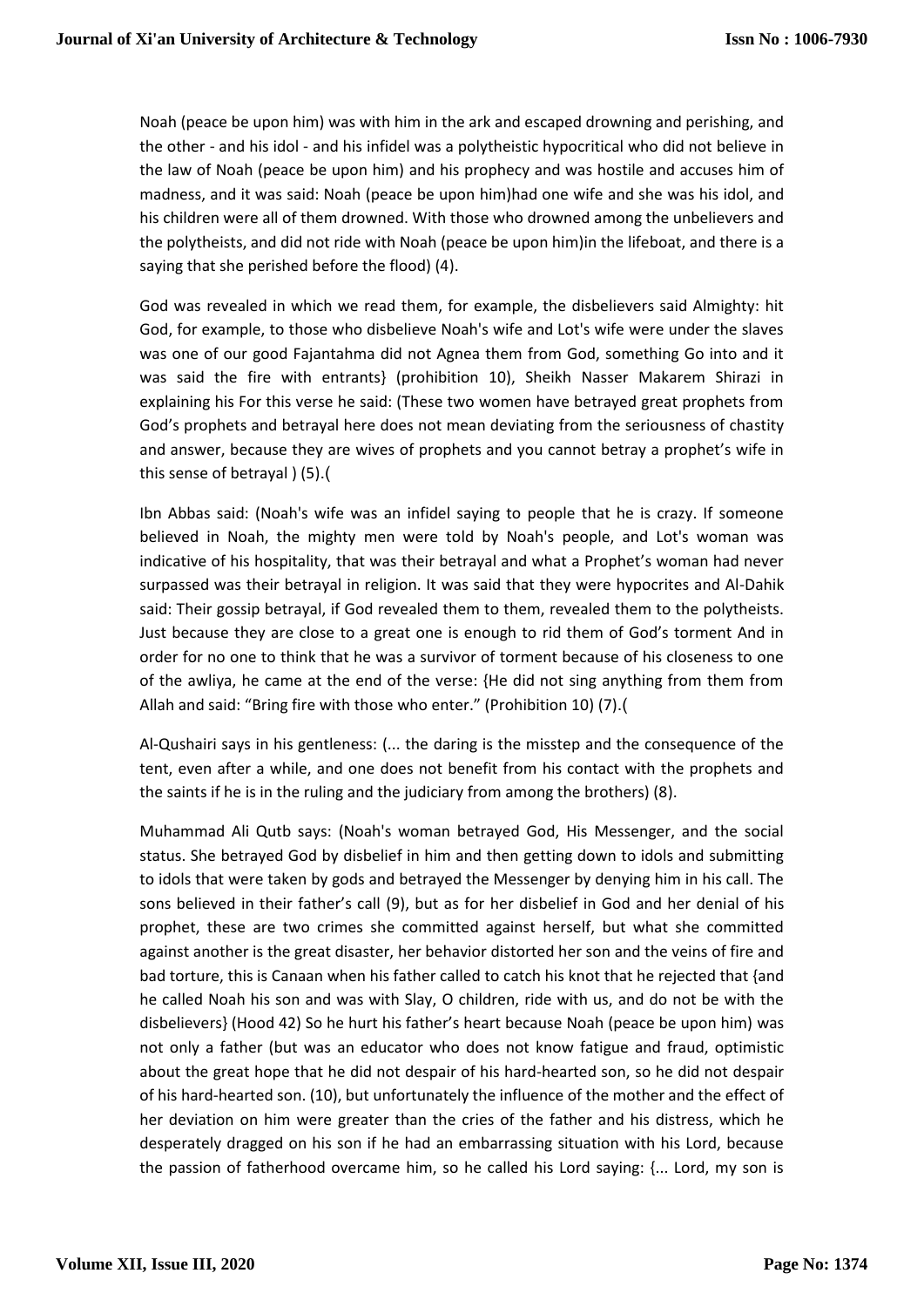among my family, and you are The truth is, and you are the ruler of the rulers} (Hood 45), and God answered him saying: NH is not from your family it work is invalid do not ask me what you do not aware that I Oazk be ignorant} (Hood 46) and this may have reported her son and the same fire and good riddance, and this has become (through it and an admonition for women to realize what for them is the duty and the seriousness of the responsibility for the The family entity does not excessively restrict a hair and count the deviation and fear God in themselves, their families, and their nation, so this was the example in the beginning until each one chose what you see) (11)

Surah Al-Tahrim, Surat Al-Ajiba - even though the entire Qur'an is amazing - in its manifestations, which is the Surah that was called Surah to lift the immunity of the women of the Prophet who demonstrated against him and disclosed his secret. , In order for (God Almighty to give a live, practical lesson to the wives of the Great Messenger) (2) He again mentioned by mentioning the bad punishment of two non-pious wives of the great prophets of the prophets of God, and also reminds of the good punishment and the wonderful fate of two sacrificed and sacrificed women who were in two of the houses of the mighty) (12) As if the Almighty wanted to say: (The woman is your mouth Like a man, she is only protected by her behavior, and this is respect and appreciation for her. If she betrays, she bears the burden of this betrayal, that the image that Noah's wife () came upon is ugly and far from her innate expected and expected position in this situation, but in contradiction with the assumption she does not represent she and Lot's woman Individual element as much as you represent disbelief and the party of Satan, but counter-tendency and supportive of God and His Messenger, and let us not derive from the message from the law, approach and path in life that the individual and society believe in the missteps of error) (13)

#### **Second: Lot's woman (peace be upon him):**

A woman whose ancient human societies did not witness moral and degenerative decline in the epicenter of corruption and degradation, as her community witnessed, and the Qur'an stated that fact when he said: {You will come out of obscenity from what one of your worlds preceded you to (from God's sins). God Lot, this obscenity was not known, and this obscene was classified as one of the abominations of homosexuality, which is: (a type of sexual needs that are met by sexual practices outside the formative nature and social custom, and thus expresses a deviation in the natural sexual practice that exists between a For a living creature and its equivalent of a similar kind, he will have sex with a similar one in his sex) (14), Al-Walid bin Abdul Malik says: "If not, God Almighty cuts to us the news of the people of Lot, I would not have thought that a male raised a male" (15), and this abnormal behavior The one who walked with these men, when their men dispensed with each other, resulted in the fact that their women dispense with each other (16).

A woman was revealed in Zmha verses unless they come down in slandering other women, in addition to the revelation of the verse in which in the wife of Noah (peace be upon him

): {hit God, for example, to those who disbelieve Noah's wife and Lot's wife were under the slaves was one of our good Fajantahma did not Agnea them from God, something And it was said, "Bring the fire inside with those who enter." (Prohibition 10).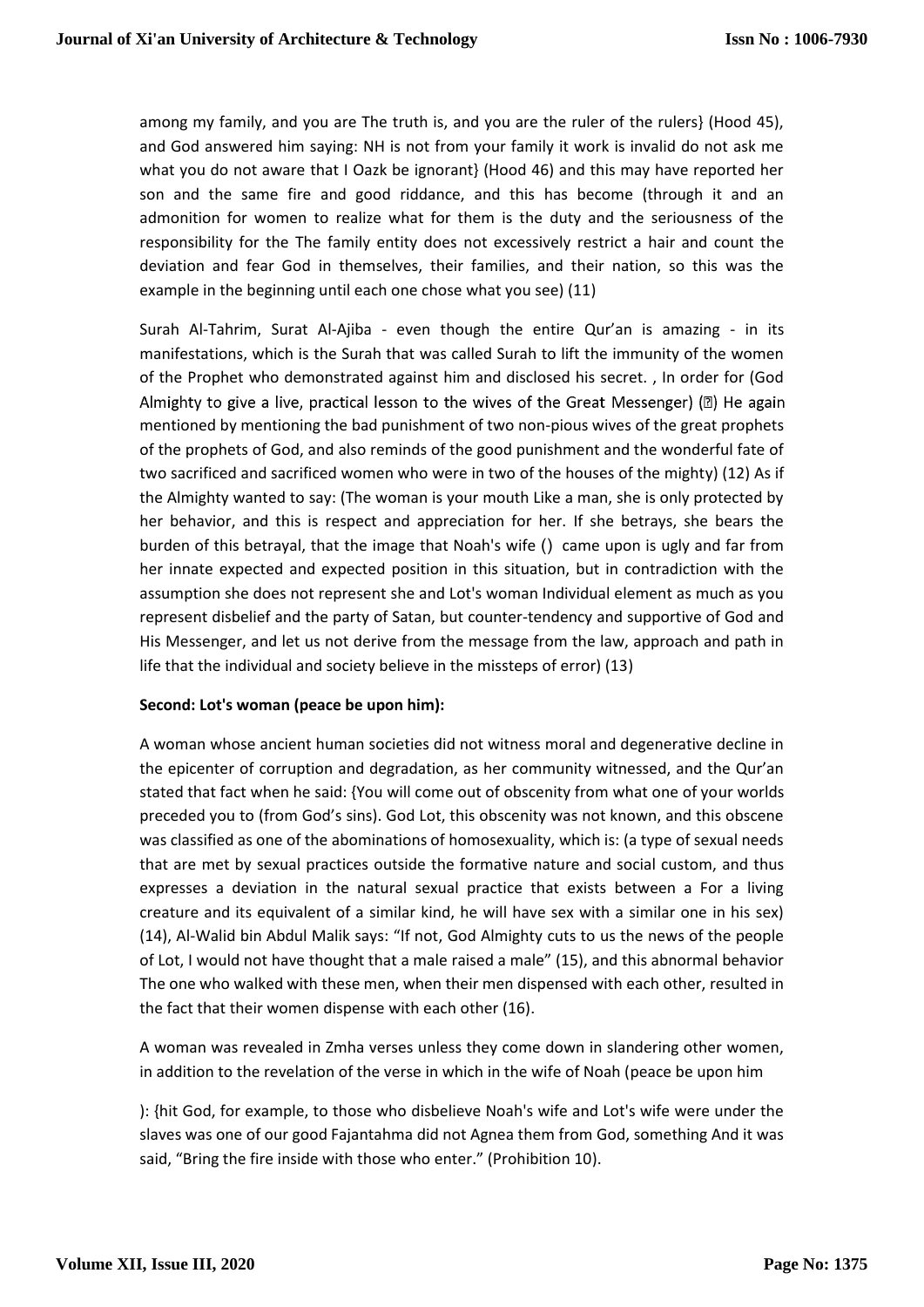It was also included- :

- 1. In Surat Hud, the Almighty said: {So let your families be cut off from the night, and no one will turn away from you except for your wife, but he will be hurt by what is wrong}
- 2. In Surat Al-Hijr, the Almighty said: {Except for his wife, we have determined that it is for those who are lost "(Al-Hijr 60).
- 3. In Surat Al-Shuara, in the Almighty saying: "Except for the old people in the past" (Al-Shuaraa 171).
- 4. In Surat Al-Saffat, in the Almighty saying: "Except for a deficit among those who are lost" (As-Saffat 135).
- 5. Finally, in Surat Al-Ankabut, in the Almighty saying: "Do not be afraid, and do not be sad, but your deliverance and your family except your wife was one of those who were forgotten" (Al-Ankabb 33).

A woman is a shame enough for her to live with a man for an eternity of time, but she is separated from the doctrine in doctrine, but rather strives with him, so he will be at the highest level in the gardens of bliss because he is from the prophets and messengers, and she is crammed with darkness and unjust people.

She and his God are the husband of the prophet of God, Lot peace and blessings be upon him

(It was said: She is his family, and it was said: He is his idol, and it was said: He is uplifting, It was said: The father, and it was said: He will be a disbeliever, a polytheist who did not believe in her husband, and she was against the religion of her idolatrous people, and she was hostile to her husband and encouraged her people to sodomy Wattian Al-Dhikran (17).

Including torment with her people after they went too far in their stubbornness and stubbornness, and the earthquake came to them and turned their homes, and their highs made them unstable and rained on them stones from Shajeel, and some accounts say that they are (dirty salt, and from their evil deeds that they were an eye for their people over who is with a lot of guests) (18).

Al-Qurtubi says: (The woman of Lot had heard this guidance - a loud voice heard from the fall of a corner, wall, or side of a mountain - the torment that she turned and said: And raised him, and he grabbed her with a stone and killed her) (19), and thus God Almighty saved the Prophet Lot peace and blessings be upon him)

(and whoever believes in him from The people of his house destroyed his wife, that foolish old man who had fallen into disbelief and marred him - and the first of them was afflicted with arrogance - so he replaced her strength weak, humiliated and youthful as a youth, so her oldest attainment: who has reached the vow, and who has the greatest lesson (20).

And to a questionable God who asks: Why does the Almighty have repeated the story of the people of Lot - the people of Sodom - in more than one place in the Noble Qur'an and every time he mentions it, he mentions his wife (peace be upon him)So once he says: "Except for your wife ...} (Hud 81), and once he says: { Except for his wife, we are destined ...} (Al-Hijr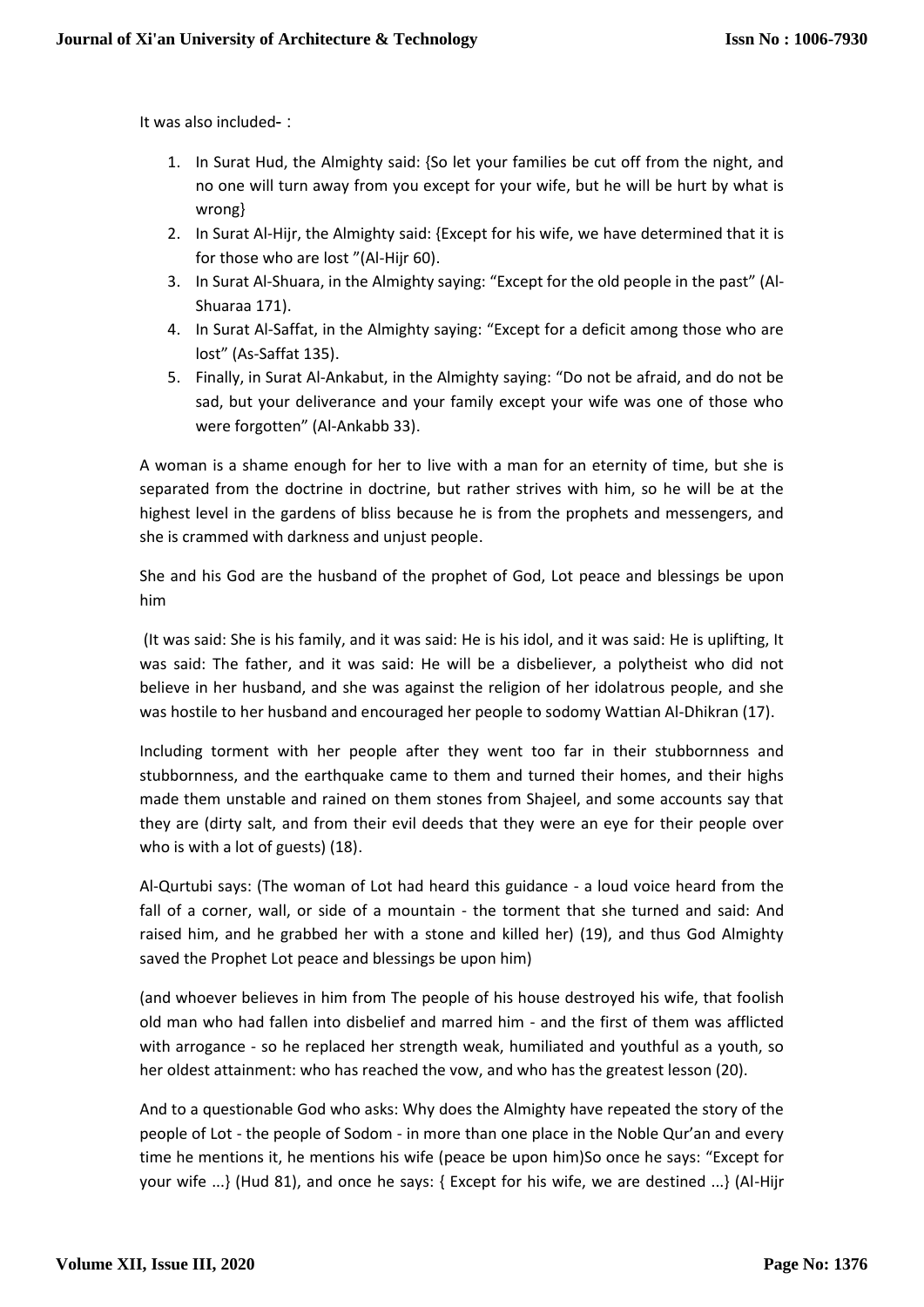60), and once he says: "Except for an old man ..." (Al-Sha'araa 171), and another says: "Except for an old man ..." (As-Saffat 135), and another says: "Delivered and forbidden 3" And if we are in the process of answering this question, we say- :

The repetition of this story is evidence of the ugliness of the homosexual crime  $(\mathbb{D})$ , because (sexual deviation, whether it is among men (sodomy) or among women (lesbian)) is the worst moral deviations and is the source of many evils in society; why this kind From the unlawful relationships of a devastating effect on the body system, and even in the chain of nerves and spirit) (21), and why this warning has an effect in rejecting this anomalous quality, so that these are a lesson for those who were considered, so that we do not make the same mistake made by the people of Lot( peace be upon him

) But unfortunately today, our Islamic societies in general and the Arab countries in particular complain to God Almighty about the spread of this situation Despite the anomalies For Muslims on the fate of the people of Lot (peace be upon him)

The reason for the repeated mention of the fate of the woman of Lot (peace be upon him)

in more than one place is evidence that the Almighty wanted to address the wives of the Prophet Muhammad (peace and blessings be upon him)

- 1- (The fate of those who conspire against her husband the Prophet will be the fate of the wife of Noah and Lot (peace be upon them both) so therefore he says: {O wives of the Prophet Sten as one of the women that Atakitn not Tkhaddan saying Vitma, who in his heart disease and said words of kindness} (parties 32) means that (Antsapkin to the Prophet by, and Ugodkn in the house of revelation and hear the verses of the Koran and the instructions of Islam by another, It has given you a special position so you can be A model and role model for all women, whether it is in the path of piety or the path of disobedience) (22), and this great responsibility has made their reward double and the punishment for their retreat from the seriousness of righteousness is also double. And this was easy for God (30) and whoever compiled from you to God and His Messenger and worked in good maneuver, paid twice in times. (3)
- 2- Likewise, to show the trap and betrayal of that woman, and thus ugliness and vilification of this case, so that it becomes an example for those who are considered men and women, so that they do not fall into the same as what happened in it.
- 3- Likewise, this story is an educational approach of faith in the necessity of choosing the righteous wife: Sayyid Qutb says: (This is something that the preachers should understand to Islam and realize it well. The first effort should be directed to the home, to the wife, to the mother, then to the children And to the family of those who want to build a peaceful house, first looking for a Muslim wife, otherwise it will be too long for the Islamic group to be built and the structure will remain flawless in many gaps) (23).
- 4- The Almighty also wanted to build (the sensitivity of the woman's position, and the seriousness of the role she plays that is a cause of God's piety and the preservation of the sanctities of Muslims and the establishment of Islamic generations on the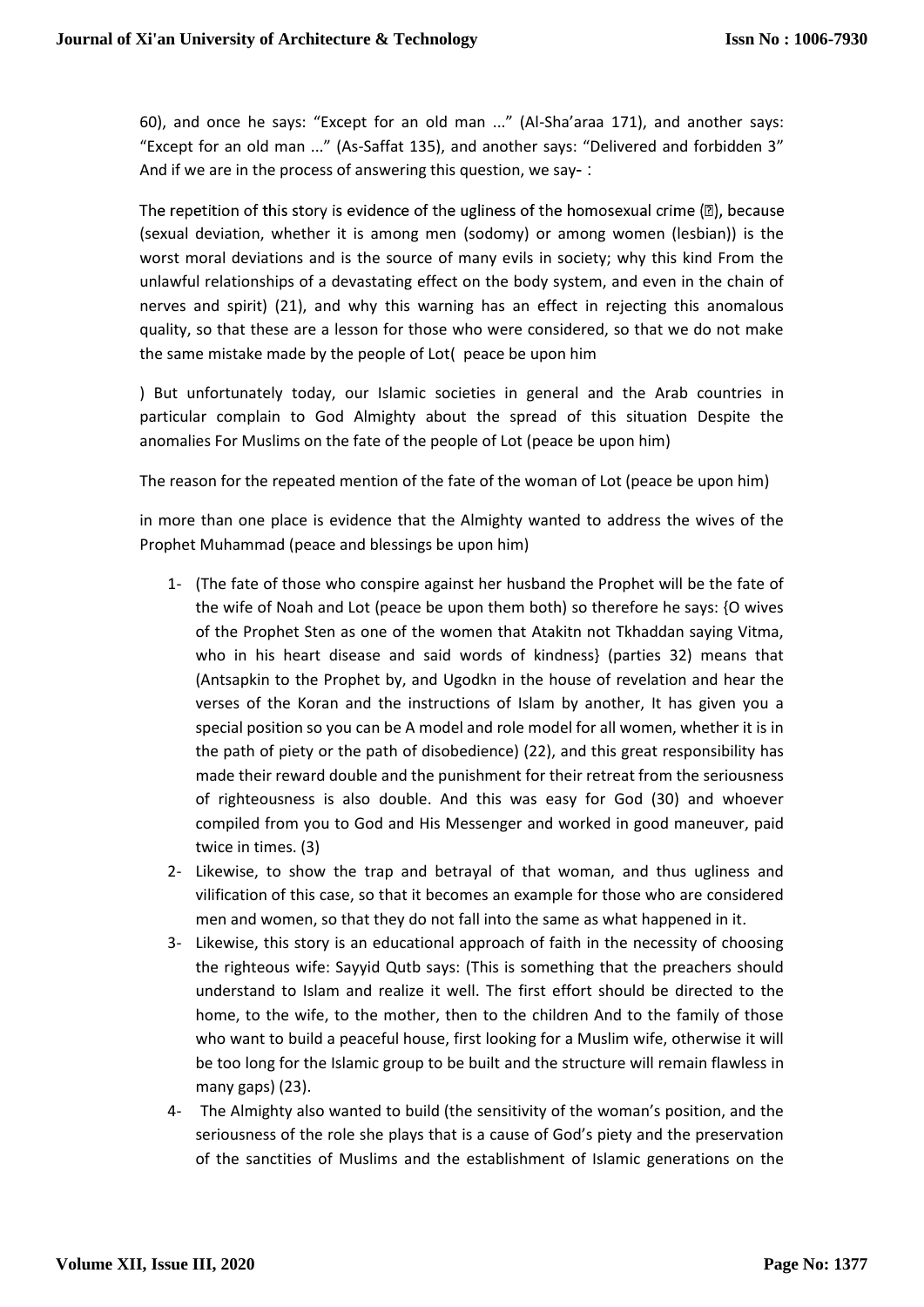guidance and insight, as it is a call for non-Muslims to receive Manhal Islam and adopt an idea) (24).

#### **Third: Arwa (Um Jameel), a log stand:**

A woman who fed her pre-Islamic grudges to her cousins Bani Hashim and inherited the grudges of their fathers and grandfathers, like that of her cousin Hind bint Ataba - the wife of Abi Sufyan - who allowed herself to block the liver of Hamzah bin Abdul-Muttalib, the lion of God and the lion of his Messenger in the battle of Uhud until it was called (eaters of livers).

Her happiness was to see pain and misery in people's eyes, so she sought with all her strength to divorce my daughter, the Messenger of God ( peace and blessings be upon him

) Ruqaya and Umm Kulthum, who had a threshold and an admonition to burn the heart of the Messenger of God peace and blessings be upon him)

after he spoke out his blessed call, so she swore not to keep her and my daughter Muhammad ceiling and still her husband My father flame until I raised his anger on the innocent girls, so Abu Lahab said to his two sons (my head is forbidden if you do not divorce my daughter Muhammed) so they divorced them with their father's resolve and their mother against them when Surat Al-Masd (25) was revealed.

She is the cursed woman, and her husband is in the Qur'anic text: she is Arwa, the daughter of Harb bin Umayya, the sister of Abu Sufyan, and the wife of the Prophet's uncle) (abd) Abdul-Aziz bin Abdul-Muttalib (a lady of Arab women, and his poet was among their poets, and she was one of the most vicious of the Prophet peace and blessings be upon him

and Islam and Muslims And among the polytheists most opposed and hurt the Prophet (peace and blessings be upon him

)) (26).

It is the permanent model of the unbelievers and the proverbs and the example for them, it is the bearer of firewood in an eternal description that does not go away or go around, and the Almighty said about it: {And his wife carried the woodpecker \* in her hand a rope of a mess) (Al-Masdar 5-5).

Tabatabaei says: (The woman with the following two verses will represent the fire that she attains on the Day of Resurrection in the form she was wearing in the world, namely that she was carrying thorns of thorns and others that she casts at night in the way of the Messenger of God (peace and blessings be upon him)

She harms him with that, so she is tormented with fire while carrying firewood and in her pocket a rope of MSD (27).

Al-Qurtubi said: (Ibn Abbas, Mujahid and Qatadah said: "She used to carry gossip among people." Qatada and others said: She used to lend the Messenger of God (peace and blessings be upon him)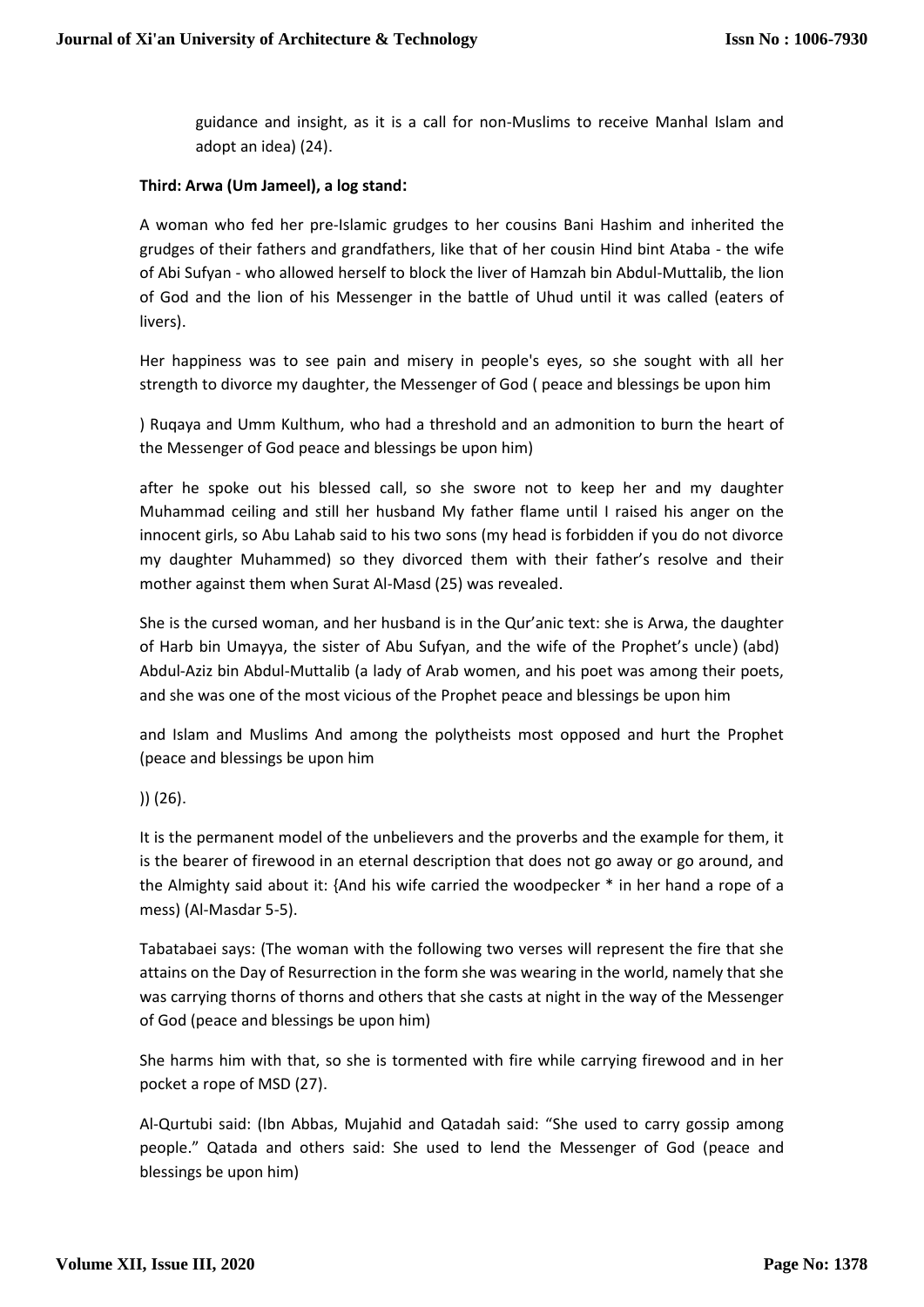with poverty, and then with her wealth, she carried firewood on her back, because of the severity of her stinginess, and she was assaulted with stinginess) (28 ), She remained on her hatred of Muslims (she went out and gathered the thorns to put him in the way of Muhammad (peace and blessings be upon him)

until a day came out and her foot did not help her to reach the place of spreading the thorns on his way. On the Day of Resurrection, God willing) (29), and with her death the life of a woman who was portrayed in the Qur'an in an obscene manner was sealed (she defied the call and became a harmful example For the ridicule and the sick and hateful sick heart, the ridiculous and ridiculous picture that was painted in Surat Al-Masd is pronounced by God's wrath on Abi Lahab and his wife, the keen reward for God's call in this world and fire their fate in the Hereafter (30).

#### **The second requirement: women who are not good, then believe:**

Almighty: It is God to guide him explain his chest to Islam and given that leads him astray makes a narrow chest, as if embarrassed up in the sky as well as God makes uncleanness on those who do not believe} said (Anaam 125), yes it is God's creation; as the (Divine periods include Those who walk are the path of God and are robbed of those who stumble from the path of God) (31), so you see that some women were originally infidels, then from God they have to reconcile them to a way and they are many who take from them who mentioned the Noble Qur'an- :

#### **First: The measured queen of Sheba**:

A woman about whom the Holy Qur'an spoke in only one place in Surat Al-Naml in the context of his talk about the story of the Prophet of God Solomon  $(\mathbb{Z})$  and the countless blessings that God has bestowed upon him.

And as we know about women in general, they are driven by emotions, and they are driven by passions, and I also mount that criticism is not to lead, and to judge not to judge, except that this woman was a leading woman in the sense of the word, she was very astute and this acumen (stemming from the basis) Being a woman, the woman created by God Almighty and made her enjoy a sense that enables her to gain insight into the consequences of things and their consequences) (32).

A woman who flourished in her day the Kingdom of Sheba, which is prosperous and whose people enjoyed prosperity, civilization, urbanism and civilization. (The enemies ran and established the pillars of her property with justice and their people prevailed in wisdom) (33).

It was Queen Balkis, and it was said: Balkama, and it was said: Yalqama, and it was said: Balkas, and it was said: Talims of the daughter of Al-Hadhad bin Sharhabeel Al-Hamiriya.

She is the queen of Sheba of the Himyarites in Yemen, sublime in origin and language, who loved construction, urbanism and civilization, and the proverb was set in its beauty, glory, and authority (34).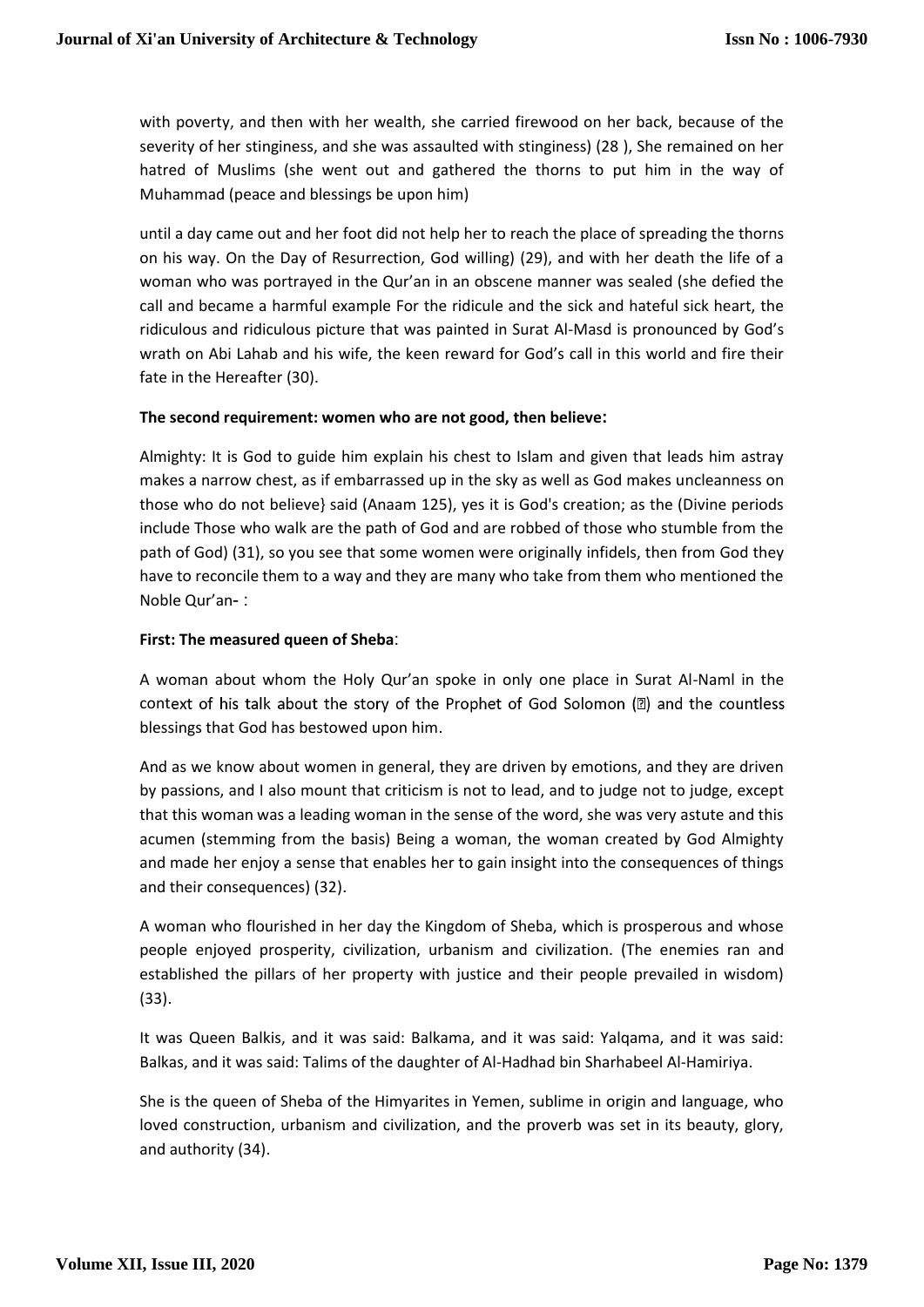With what God gave it to lift and Hmokh but regrettably were not worshiped God, but she worshiped the sun {and her grandmother and her people prostrate to the sun without God and Zen to the devil their repulsed by the way they are not guided} (ants 24), Hoopoe marveled: it is from (the physical side saw A strong nation was provided with all the reasons for sufficiency and immunity, but from the spiritual side there is a warp and a distance from the religion of instinct, and his omission to consider the cosmic verses) (35), when the Prophet of God Solomon (2) confirmed the validity of what the Hoopoe brought, he sent her and her people a warning message Declare war on them, but bug Yassin Bhnkiha and wisdom told Garret folk that choosers war is not in their favor and instructed it to: {said that kings if they entered the village of AVsduha and made the noblest of its people submissive as well as they do} (ant 34) but suggested that they need to send a gift: {I sent them a gift Vnazerh Bam is due Dispatchers } (Ants 35) But Solomon (2) who gave wisdom and no one came in time to refuse the gift, decided to go to it, and there she saw from the verses of her Lord what she saw, and I believed and {She said to the Lord that I oppressed myself and Islam with Salman His Lord of the Worlds} (ant 44) believed in is her people and the truth of God, the Lord of the Worlds when he said: {It was a lesson in the stories of the men of understanding what was blasphemed but to believe that his hands and detailing everything and guidance and mercy for those who believe} (Yusuf 111), yes that in the story This great woman for an adult cross, including- :

- 1- This queen, despite the fact that she is the owner of a great king and throne, did not possess the greatest greats of her era - until Solomon) Sulaiman (did not possess the same - but she was not deceived by this worldly life, but submitted to her Lord and left what was worshiped her first fathers.
- 1- ( Quenching and not hurrying is the path that leads a person to the shore of safety, and thus Balqis followed this path, and he was a guarantor of her life and her people in this world and helped them in the Hereafter) (36).
- 2- That greatness is not a kingdom and a great throne for a person to recognize the true owner of this throne and this kingdom. She thanked Balqis for this real blessing, glorified and exalted, so she believed and admitted that her life before Islam was an injustice to herself and her people.
- 3- (That a brave woman and her feet have something that life needs, and that her possession has the courage to make a decision that the values need, the values of the king and the values of humanity were said that refuse human weakness, and in the past our ancestors taught us how to live brave and how to cite standing) (37).

Accordingly, those who had the characteristics of Balqees the queen, the human being, and the female would not come for long in the sun's rays, as long as she had shed light on her despite her long worship to her. You will know that Islam is not a capitulation to one of its creatures, even if Solomon, the Prophet, the King of miracles, but Islam, Islam, God, Lord of the worlds) (39).

The commentators differed on the issue of Solomon's marriage (2) from Balqis, and some of them said that he married her, and this is what Al-Qurtubi went to. He said: (It is narrated that Solomon (2) married her and inhabited the Levant, and it was said that he married her and returned her to the kingdom in Yemen and he used to come to her on the wind every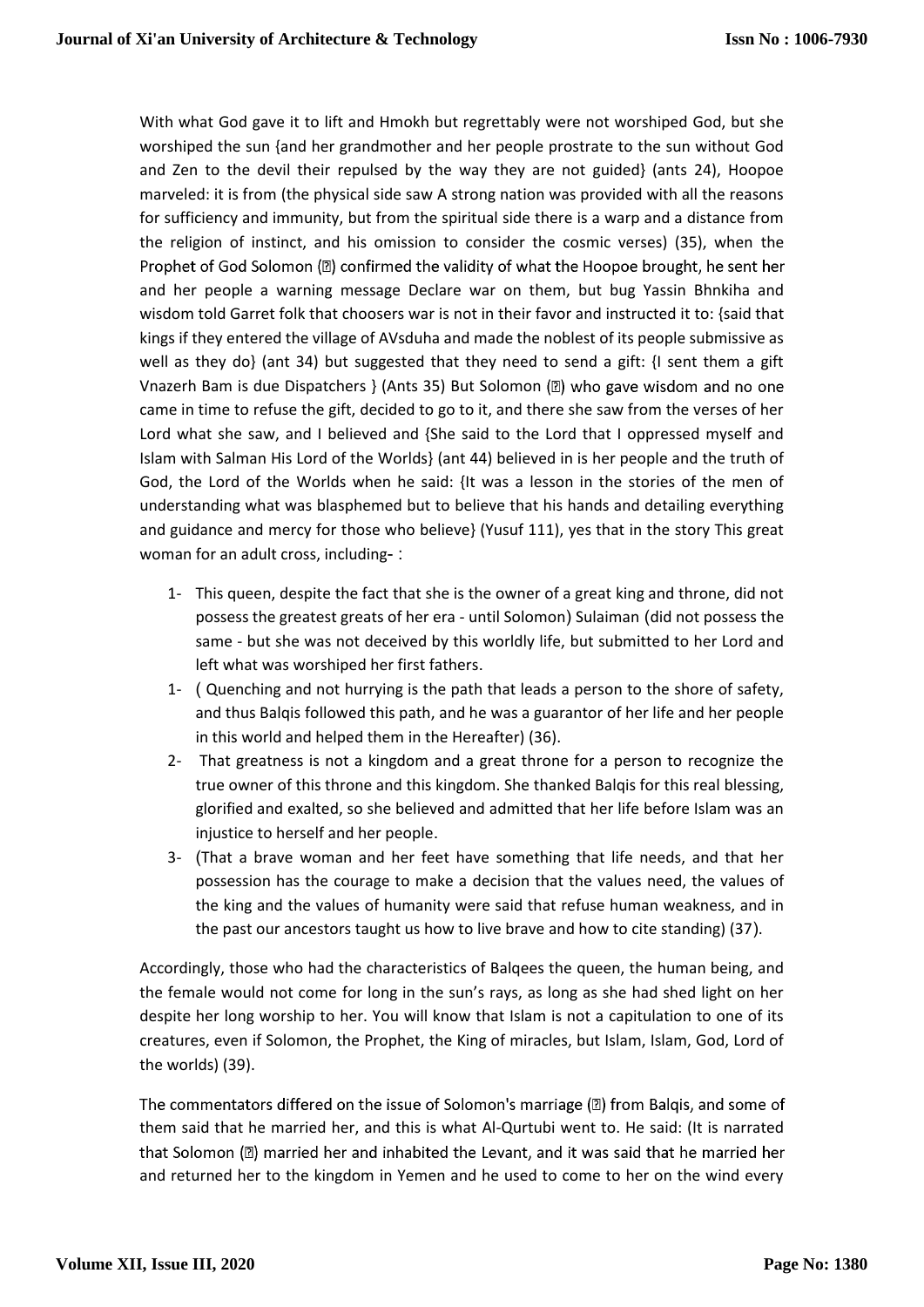month once) () 40), and others said: Her husband was king of Hamedan, and others stopped on the subject.

#### **Second: Zulekha, the wife of Aziz Egypt:**

Mentioned by the Lord Almighty woman exclusively in Surat and one considered the best stories {we lack of you the best stories, as revealed to you this Quran, if you are accepted by those unsuspecting} (Yusuf 3) Theloaha do not permit, he said it: {and said that he bought from Egypt to his wife Akrami resting place ... } (Yusuf 21) also said {and nursed that is in her house for himself and closed the doors and said, Hit you, God forbid, my Lord said he was the best Mthoaa he does not succeed the wrong-doers} (Yusuf 23) and saying: {... The dear woman said now that the truth has been revealed that I have sought it for himself, and that he is among those who are truthful. "Issa (51) and other signs mentioned in Surah Joseph (Surah) and other signs that are mentioned in Surah This surah included jokes, heartbeats, and oddities that were not included in others. It came (a soft tone, in a pleasant pleasant style, gentle incontinence, carrying an atmosphere of humanity, mercy, compassion, and affection, and this is why Khalid bin Maadan said: (Surah Yusuf and Mary are understood by the people of Paradise in Paradise Ata said: (Surah Yusef Mahzun will only hear a rest to him.) 1), this Surah presented the story of Prophet Prophet Yusuf (a), which has become a victim of love twice, once when he loved his father Jacob (2) Fermi because of this love in the pit, and again when she loved this lady Fermi in prison for it.

It was this woman (a verse of good and beautiful, and her husband was cursed and unable to approach women) (42) And this deprivation is what forced her to come to the boy who was in her home and he is the age of Omar (25) and she is at the age of (40) years, yes She is the dear and sincere woman who is loving and repenting that she is: (Zulekha, and it was said: Zalkhah, and it was said: Rael, and it was said: Fakkah, the daughter of the King of Morocco, Himus, and it was said: Raael, and it was said: Yoshi, and her mother, the sister of King Al-Rayyan bin Al-Walid, the owner of Egypt, the wife of Qatfir, and it was said: He is Tayqar bin Rajeeb, the minister of the King of Egypt, was called the Aziz) (43), and she did Joseph's pursuit  $(\mathbb{Z})$  more than once, but with a kind of cover-up, but this last attempt was made public and informed And it was so that she closed the doors and said to him: {I prepared for you} from Imam Al-Sadiq (2): When she took care of her while they were standing up to her idol in her house, she threw a garment on him and said he does not see me ashamed of him. Joseph said: Are you ashamed of an idol that does not hear nor see, And I am not ashamed of my Lord? So he leaped up to promise and promised from behind him, and Aziz realized it in this case) (44) Zulekha learned that Joseph, Lord of merciful, knowledgeable had survived every misfortune he afflicted with her, so she believed in his Lord and worshiped him, and relieved him of worship, so God Almighty healed her. Imam Al-Sadiq  $(\mathbb{Z})$  he said: (Zulekhah sought permission from Yusuf, and it was said to her: Yazleekha, We hate to introduce you to him when he was from you to her. She said: I do not fear anyone who fears God, so when I entered, he said to her: Yazlekha Mali, see you have changed? She said: Praise be to God, who made the kings with their disobedience as slaves, and made the slaves to obey them as kings. It was from you? She said: Your face is good, Yusuf, and he said: How if you see a prophet called Muhammad at the end of time, it is better than me and a better person than me, and allow me to stop? She said: I believed, and he said: How did you know that I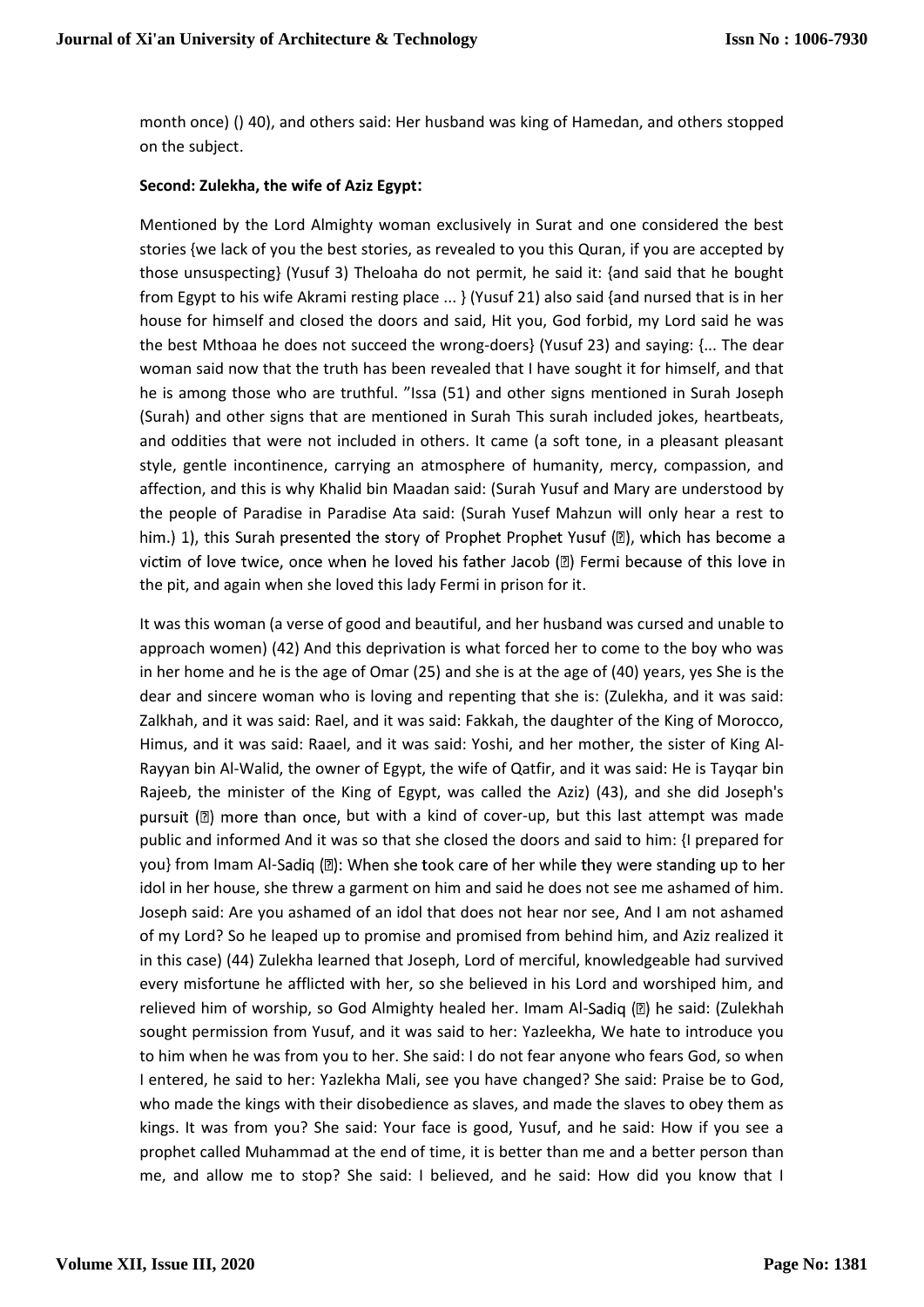believed? I reminded him of his love falling into my heart, so God Almighty revealed to Joseph: that she had been certified, and that I loved her for her love of Muhammad (2) so God Almighty instructed him to marry her (45), and thus Zulekha concluded her life (repentant ... He worshiped him and God's book was monitored for her) Her repentance, her return, and leaving him in his immortal pages ... a bright page in light in this world and the Hereafter ... invites us to say: whenever we read or read it in the book of God ... God's peace be upon the Prophet of God Joseph The friend and Ali Zulekha is a repentant, loving, distressing man whom God mentioned in his great book with the repentant immortals, and I deserved to be like all the virtues of this great book) (46).

## **Conclusion and results**

Here we have come to the end of the hadith about those women, some of whom died by the nose, and some of them died on her disbelief, and from them she returned to her Lord and grew up, and the hadith resulted in several results- :

- 1- The correct bond is the bond of religion, not the relationship of kinship or matrimony, so the infidel does not benefit the faith of a husband, just as the believer does not harm his unbelief.
- 2- That one of the women was the wife of a noble Messenger, but she betrayed the trust, and some of them were his property, authority and authority, but she left the trappings of the world for the sake of believing in God, Lord of the worlds.
- 3- The Noble Qur'an did not ignore the woman, nor did she detract it, but rather he told us of their news - good and bad - flashes that shed before us the way of searching and investigating the role of women and its historical data during successive centuries and past ages.
- 4- The Noble Qur'an told us in his stories about a group of good and good women whose remembrance remains a fragrance that still smells to our times, and to all ages, and without us also the lives of evil women who recorded on the pages of history the worst effect.
- 1. Margins
	- 1. Women in the Quran / Maryam Nour El-Din / 76.
	- 2. The same source / 76.
	- 3. Al-Bayan Complex / Al-Tabarsi 10/479.
	- 4. The media of the Qur'an / Abdul-Hussein Al-Shabestari / 1025.
	- 5. Optimum / Nasser Makarim Al-Shirazi 18/425.
	- 6. Al-Bayan Complex / Al-Tabarsi 10/479.
	- 7. Al-Amthal / Nasser Makarim Al-Shirazi 18 / 425-456.
	- 8. Signs bands / Qashiri 3/149.
	- 9. The image of women in the stories of the Qur'an / Muhammad Ali Qutb / 35.
	- 10. Stories of the Qur'an / Nasser Makarim Al-Shirazi / 43.
	- 11. Women's Stories in the Noble Qur'an / Mona Muhammad Hindawi / 18.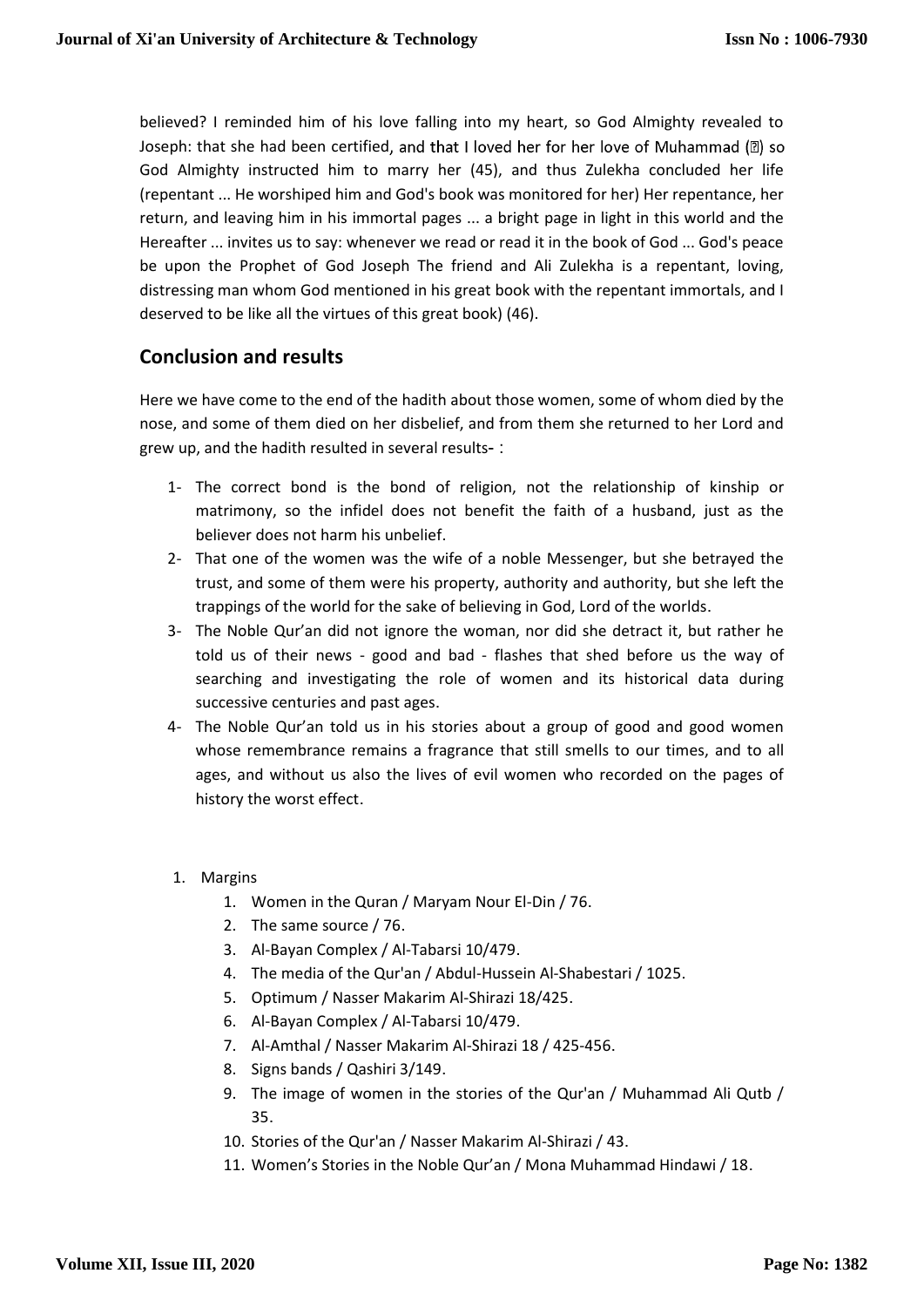- 12. Ideal / Nasser Makarem Al-Shirazi 18 / 424-425.
- 13. Women's Stories in the Noble Qur'an / Mona Muhammad Hindawi / 18.
- 14. Fiqh report, No. 9, p. 3.
- 15. The great interpretation of the Qur'an / Ibn Katheer 3/195.
- 16. Consider the great interpretation of the Qur'an / Ibn Katheer 3/195.
- 17. The media of the Qur'an / Abdel-Hussein Al-Shabestari / 1026.
- 18. Women's Information Dictionary / Imad Al-Hilali / 267.
- 19. The Compiler of the provisions of the Qur'an / Al-Qurtubi 10/38.
- 20. Women in Quranic Stories / Ahmed Mohamed El-Sharkawy / 246.
- 21. Ideal / Nasser Makarem Al-Shirazi 12/345.
- 22. Ibid. 13 / 214-215.
- 23. In the Shadows of the Qur'an / Sayyid Qutb 6/619.
- 24. Women in Quranic Stories / Hadhab Muhammad / 91.
- 25. Looking at the Women's Information Dictionary / Imad Al-Hilali / 49.
- 26. The media of the Qur'an / Abdul-Hussein Al-Shabestari / 253.
- 27. Al-Mizan / Tabatabaei 20 / 540-541.
- 28. The Compiler of the provisions of the Qur'an / Al-Qurtubi 20 / 239-240.
- 29. Women's Information Dictionary / Imad Al-Hilali / 50.
- 30. Women's Stories in the Noble Qur'an / Mona Muhammad Hindawi / 192.
- 31. Al-Amthal / Nasser Makarim Al-Shirazi 4/426.
- 32. Is this your throne / Ali Al-Moallem / 98-99?
- 33. The same source / 98.
- 34. The media of the Qur'an is seen / Abdel-Hussein Al-Shabestari / 191.
- 35. Suleiman al-Hakim and Bilqis / Ahmed bin Muhammad Tahoun / 60.
- 36. Women's Stories in the Noble Qur'an / Muhammad Ali Dakhil / 111.
- 37. Khaldat in the Book of God / Walaa Ibrahim Hammoud / 177.
- 38. The same source / 177.
- 39. Women's Stories in the Noble Qur'an / Mona Muhammad Hindawi / 67.
- 40. Al-Jami 'Al-Ahkam Al-Qur'an / Al-Qurtubi 13/209.
- 41. Safwa Al-Tafaseer / Muhammad Ali Al-Sabouni 2/39.
- 42. The media of the Qur'an / Abdul-Hussein Al-Shabestari / 401.
- 43. The same source / 401.
- 44. Stories of the Prophets and Messengers / God blessing Algeria / 161.
- 45. The Heads of Women through the Ages / Mohamed Reda El Hakimy / 200.
- 46. Khaldat in the Book of God / Walaa Ibrahim Hammoud / 129.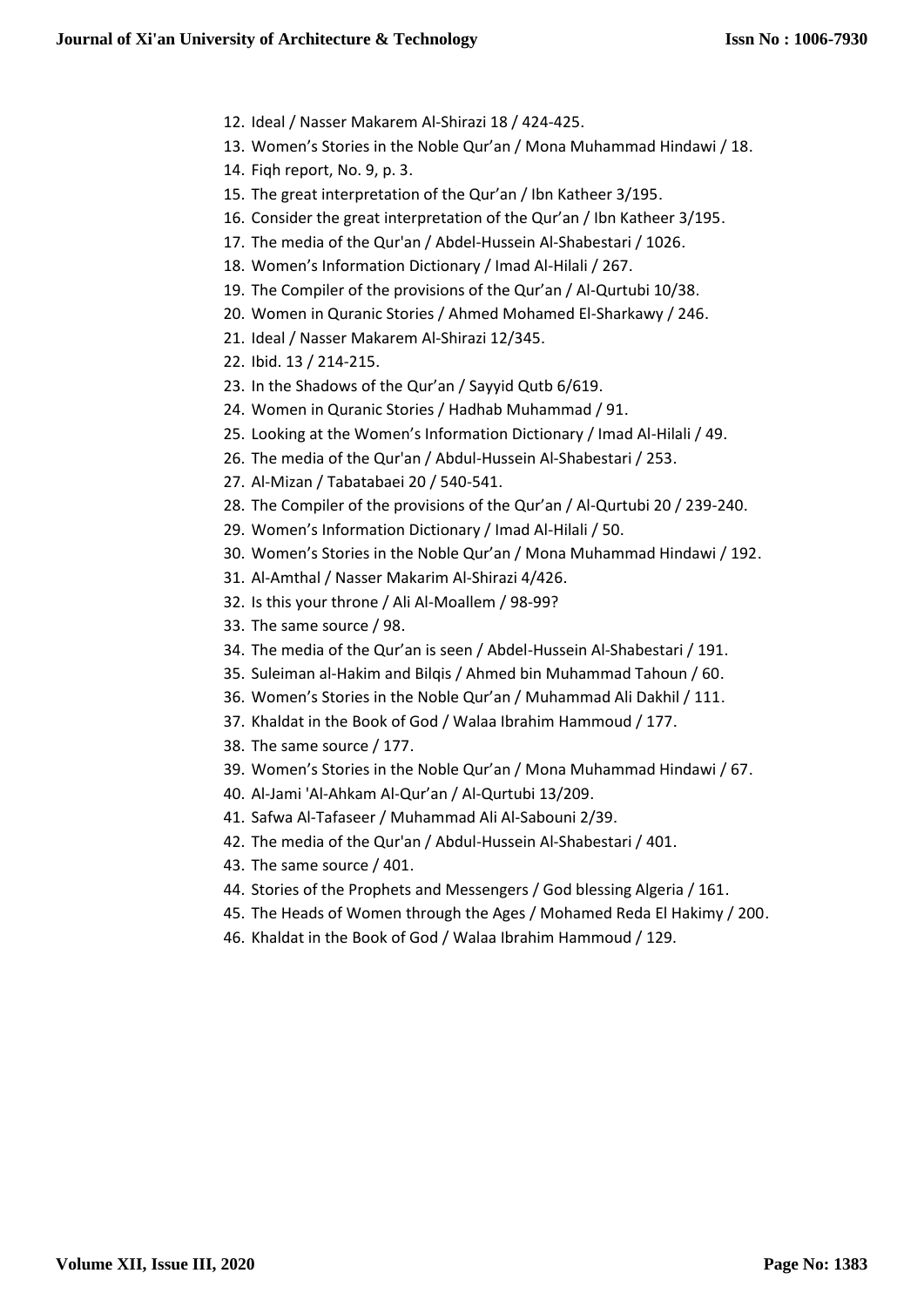### **Sources and references**

The Holy Quran is the best thing to start with

1-The media of the Qur'an: Abd al-Hussein al-Shabestari, the Holy Qom, Bustan Foundation for the Islamic Information Office.

- 2- The dignitaries of women through different eras: Muhammad Ridha al-Hakimi, Al-Wafa Foundation, Beirut, Lebanon, 1st edition, 1403 AH, 1983 AD.
- 3- The best interpretation of the home book: Nasser Makarim Al-Shirazi, The Mission Foundation, Beirut, Lebanon, 1st edition, 1413 AH, 1992 AD.
- 4- Is this your throne (study in the life of the Prophet Solomon (2) and Queen Balqis: Sheikh Ali Al-Muallem, King Fahd National Library, 1st edition, 1429 AH, 2008 AD).
- 5- The Great Interpretation of the Qur'an: Ibn Katheer, Imad al-Din Abi al-Fida, Ismail al-Qurashi al-Dimashqi (Tel: 774 AH), Dar Al-Andalus, Beirut.
- 6- The Compendium of the Rulings of the Qur'an: Al-Qurtubi Abu Abdullah Muhammad bin Ahmad Al-Ansari (Tel: 671 AH), Dar Al-Turath Al-Arabi, Beirut, Lebanon, 1966.
- 7- Khaldat in the book of God (winds from the Qur'an): Walaa Ibrahim Hammoud, Dar Al-Hadi, Beirut, Lebanon, I 1, 1427 AH, 2006 AD.
- 8- Suleiman al-Hakim (2) and Bilqis, the Queen of Sheba, lessons and lessons from the ant and the hoopoe: Ahmed bin Muhammad Tahoun, Islamic Heritage Library, Cairo, Egypt, Arabic, 2nd edition, 1414 AH, 1993 AD.
- 9- Safwa Al-Tafaseer: Al-Sabouni Muhammad Ali, Dar Al-Jeel, Beirut, 8th edition, 1415H, 1995AD.
- 10- The image of women in the stories of the Qur'an: Muhammad Qutb Abdel-Al, Al-Halabi, 1st edition, 1996 AD.
- 11- In the Shadows of the Qur'an: Sayyid Qutb, Dar Al-Shorouk, 17th Edition.
- 12- The stories of the Qur'an are taken from the optimization interpretation: Nasir Makarim Al-Shirazi, counter: Hussein Al-Husseini, Qom Al-Qudsah, Ansaryan, 2nd edition, 1424 AH, 2004 AD.
- 13- Women's Stories in the Noble Qur'an: Mona Muhammad Hindawi, Wahba Library, Cairo, Egypt, Arabic, 2nd edition, 1423 AH, 2002 AD.
- 14- Women's Stories in the Noble Qur'an: Muhammad Ali Dakhil, Dar Al-Murtada, First Edition, 1422 AH, 2002 AD.
- 15- Signs of slander: Al-Qushairi Abdul Karim (Tel: 465 AH), Dar Al-Kitab Al-Arabi edition, Cairo.
- 16- The Fiqh Report, published by Ibn Idris Al-Hilli Center for Fiqh Studies, Publications, 1430 AH, 2009 AD.
- 17- Women in Qur'anic Stories: Ahmed Mohamed El-Sharkawy, Dar Al-Salam, Cairo, Egypt, Arabic, 1st edition, 1421H, 2001AD.
- 18- Women in Quranic Stories: Haddab Muhammad Ahmad Al-Haj Hussein, Master Thesis submitted to An-Najah National University, Nablus, Palestine, 1424 AH, 2003 AD.